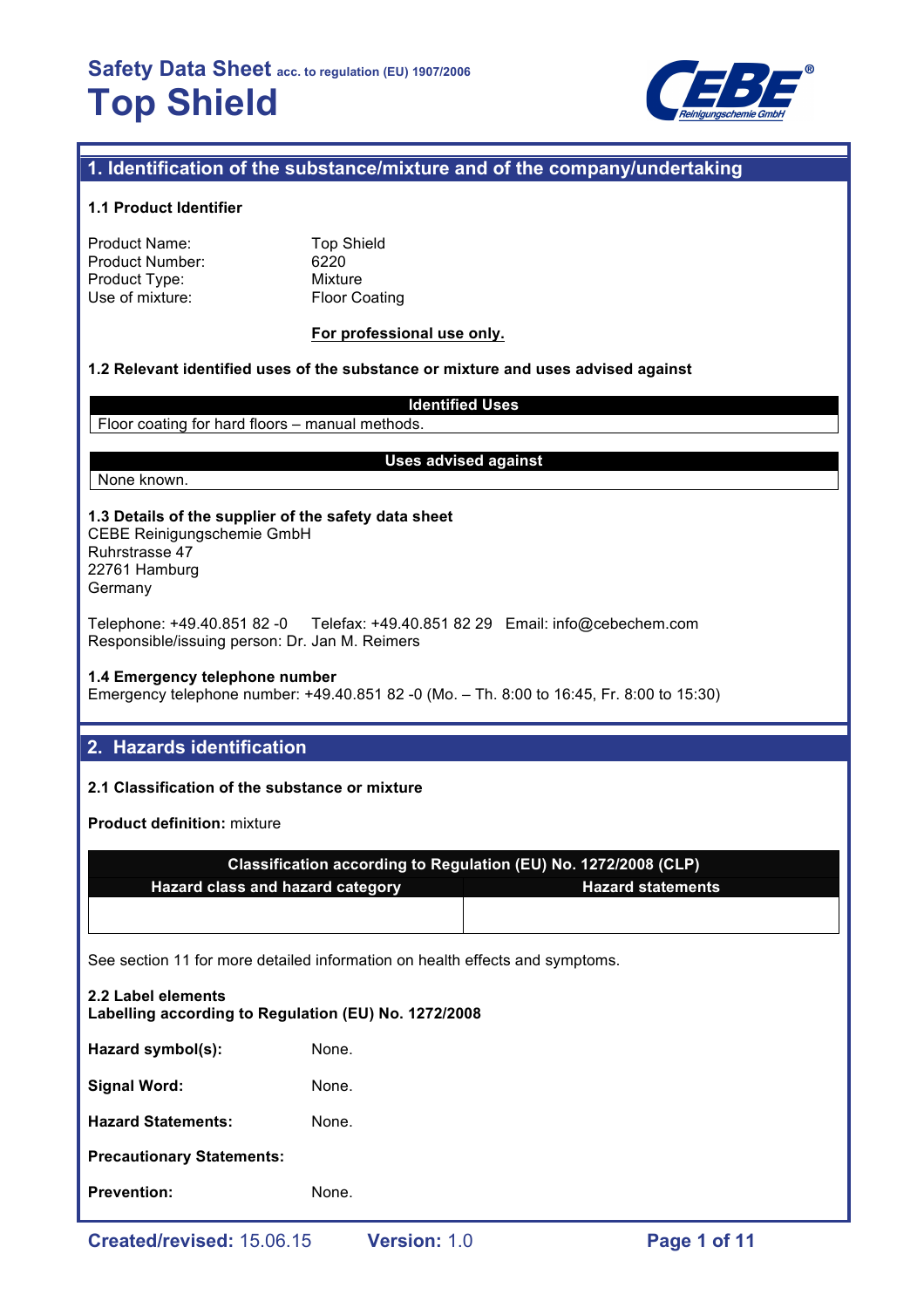

| <b>Reaction:</b> | None. |
|------------------|-------|
| Storage:         | None. |
| Disposal:        | None. |

**Additional labelling elements:** None.

### **2.3 Other hazards**

**Other hazards that do not lead to a classification:** Not applicable.

## **3. Composition/information on ingredients**

#### **3.2 Mixtures**

| <b>Hazardous</b><br><b>Components</b>                                    | <b>Identifiers</b> | $Wt - %$ | <b>Classifcation</b><br>(EU) 1272/2008 |  |  |
|--------------------------------------------------------------------------|--------------------|----------|----------------------------------------|--|--|
|                                                                          |                    |          |                                        |  |  |
| See section 16 for the full wording of the above mentioned H-statements. |                    |          |                                        |  |  |

At the time of creation of this data sheet no further ingredients were classified as hazardous to health or environment or were contained in concentrations that did not mandate their mention in this section.

## **4. First aid measures**

#### **4.1 Description of first aid measures**

**Eye contact**: Immediately flush eyes with plenty of water, occasionally lifting the upper and lower eyelids. Check for and remove any contact lenses. In case of irritation consult a physician.

**Inhalation**: Remove victim to fresh air and keep at rest in a position comfortable for breathing. Get medical attention if symptoms occur.

**Skin contact:** Flush contaminated skin with plenty of water. Remove contaminated clothing and shoes. Get medical attention if symptoms occur.

**Ingestion:** Rinse mouth with water. Do not induce vomiting unless directed to do so by medical personnel. Get medical attention if symptoms occur.

**Protection of first-aiders:** No action shall be taken involving any personal risk or without suitable training.

#### **4.2 Most important symptoms and effects, both acute and delayed**

#### **Potential acute health effects**

**Eye contact:** No known significant effects or critical hazards. **Inhalation:** No known significant effects or critical hazards. **Skin contact:** No known significant effects or critical hazards. **Ingestion:** No known significant effects or critical hazards.

#### **Signs / symptoms of overexposure**

**Eye contact**: No specific data. **Inhalation**: No specific data.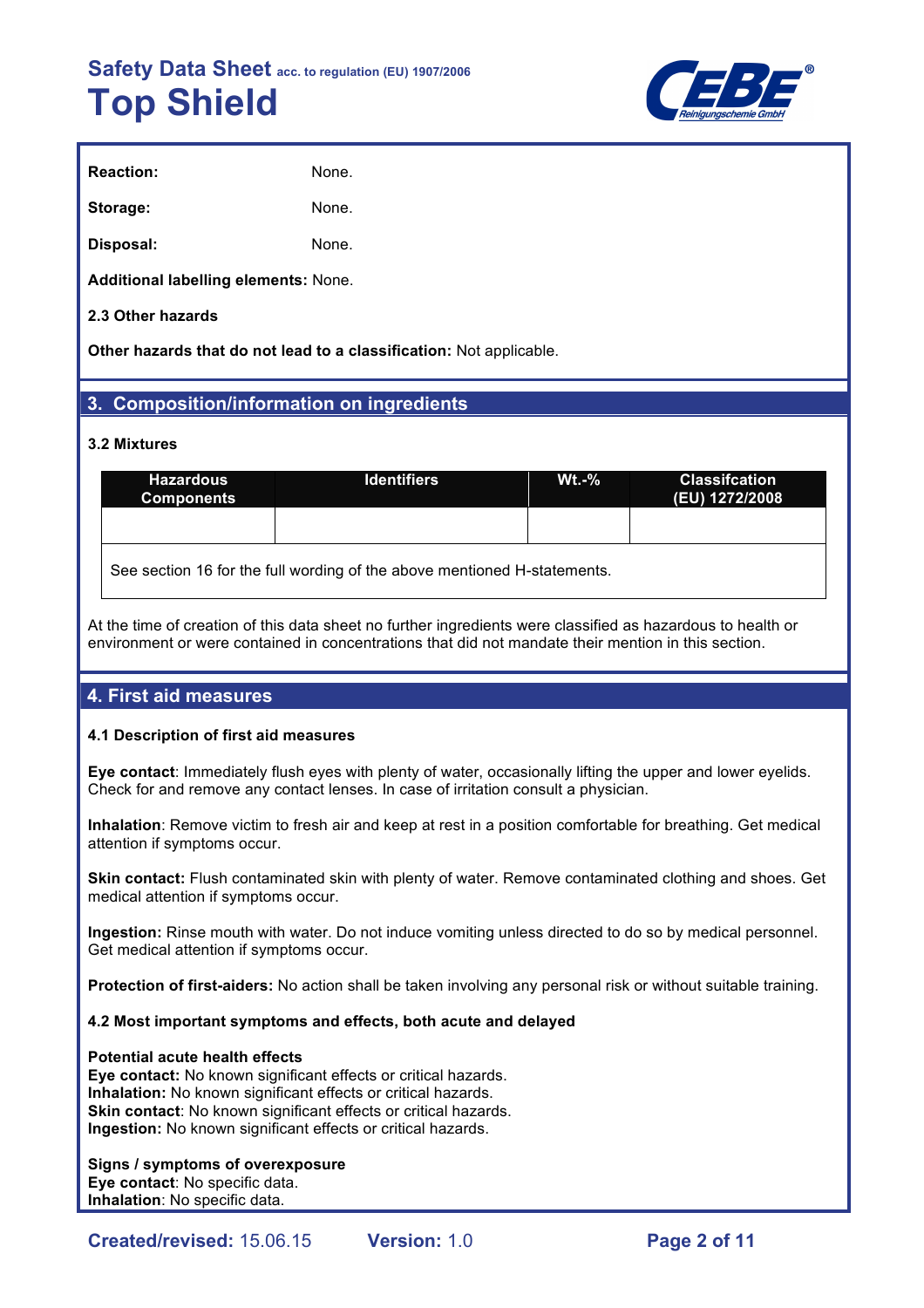

**Skin contact: No specific data. Ingestion:** No specific data.

#### **4.3 Indication of any immediate medical attention and special treatment needed**

**Indications for the physician:** Treat symptomatically. If larger amounts have been swallowed or inhaled consult specialist for poisoning.

**Special treatement:** No special treatment.

## **5. Fire fighting measures**

#### **5.1 Extinguishing media**

**Suitable extinguishing media:** Use an extinguishing agent suitable for the surrounding fire.

**Unsuitable extinguishing media:** None known.

#### **5.2 Special hazards arising from the substance or mixture**

**Hazards from the substance or mixture**: In a fire or if heated, a pressure increase will occur and the container may burst.

**Hazardous combustion products:** Decomposition products may include the following materials: carbon dioxide, carbon monoxide, oxides.

#### **5.3 Advice for firefighters**

**Special precautions for fire- fighters:** In case of fire the scene cordon immediately removing all persons from the danger area. No action shall be taken involving any personal risk or without suitable training. Move containers from fire area if safe to do so. Spray fire-exposed containers with water to cool.

**Special protective equipment for firefighters:** Fire fighters should wear proper protective equipment.

## **6. Accidental release measures**

#### **6.1 Personal precautions, protective equipment and emergency procedures**

**For persons that are not emergency technicians:** No action shall be taken involving any personal risk or without suitable training. Evacuate surrounding areas. Keep unnecessary and unprotected personnel from entering. Do not touch or walk through spilled material. Avoid breathing vapor or mist. Ensure adequate ventilation. In case of insufficient ventilation wear suitable respiratory equipment. Put on appropriate personal protective equipment.

**For first aid personel in case of emergency:** If protective equipment/clothing is needed in case of accidental release, Section 8 should be consulted for appropriate and inappropriate materials. See section 8 for further information on hygiene measures.

#### **6.2 Environmental precautions**

Avoid the proliferation and dispersal of spilled material and contact with soil, waterways, drains and sewers. Inform the relevant authorities if the product has caused environmental pollution (sewers, waterways, soil or air).

#### **6.3 Methods and materials for containment and cleaning up**

**Small amounts:** Dilute with plenty of water. Absorb with an inert material and place in an appropriate waste disposal.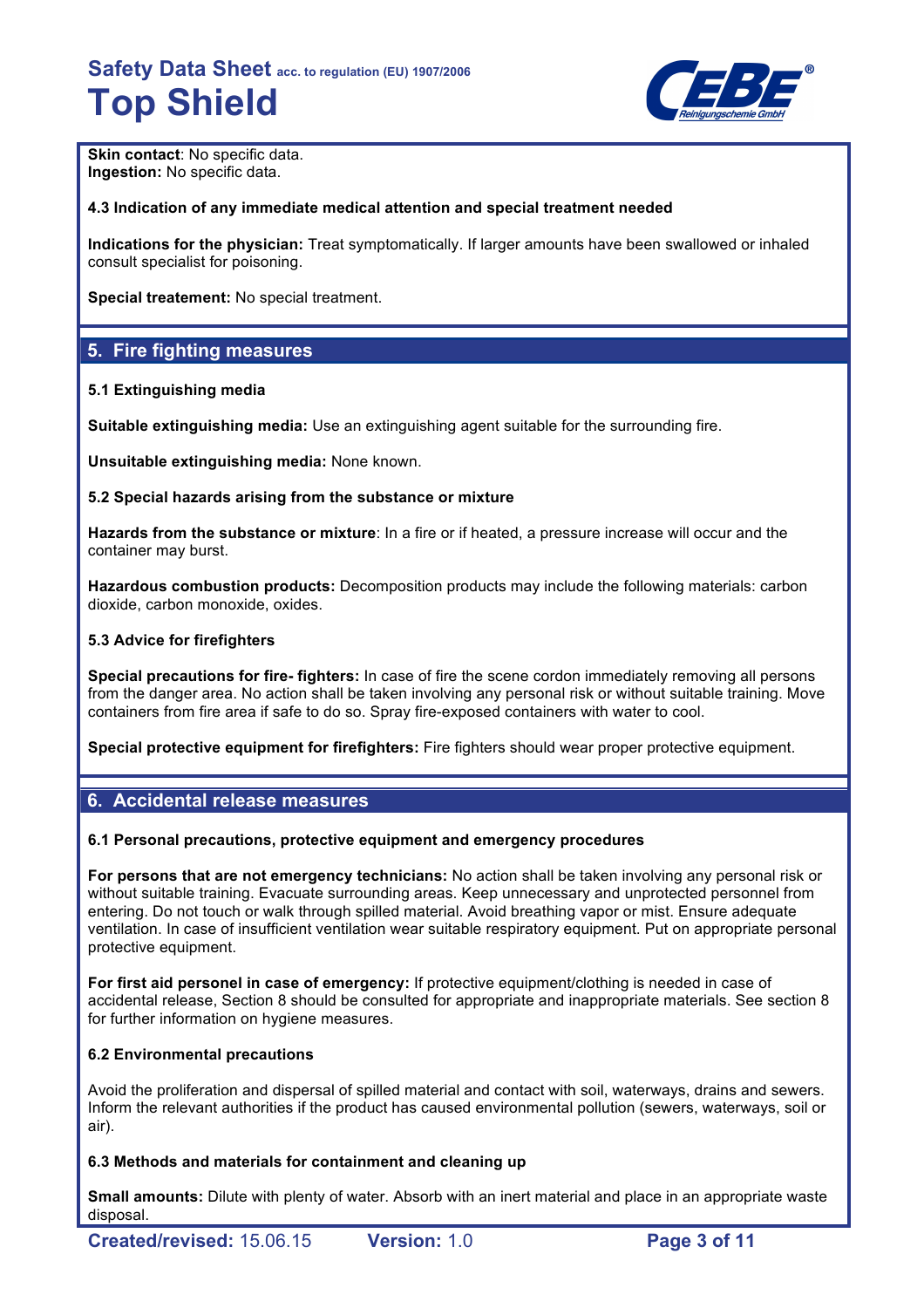

**Large amounts:** avoid entry into sewers, water courses, basements, or confined areas.Collect spilt material using non-flammable absorption agent (eg. sand, earth, vermiculite or diatomaceous earth) and hand it in for disposal according to local regulations in an appropriate container (see section 13).

#### **6.4 Reference to other sections**

See Section 1 for emergency contact information. See Section 8 for information on appropriate personal protective equipment. See Section 13 for additional waste treatment information.

## **7. Handling and storage**

The information in this section contains generic advice and guidance. The list of Identified Uses in Section 1 should be consulted for any exposure scenario or when exposure scenarios on the available applicationspecific information.

### **7.1 Precautions for safe handling**

**Protective measures:** Put on appropriate personal protective equipment (see Section 8).

**Advice on general occupational hygiene:** Eating, drinking and smoking should be prohibited in areas where this material is handled, stored and processed. After use or contact with the substance immediately wash hands and face especially before eating, drinking and smoking. Remove contaminated clothing and protective equipment before entering eating areas. See Section 8 for additional information on hygiene measures.

#### **7.2 Conditions for safe storage, including any incompatibilities**

Store between the following temperatures: 0 to 40°C (32 to 104°F). Store in accordance with local regulations. Keep only in original container. Protect from direct sunlight. Store in a dry, cool and wellventilated area, away from incompatible materials (see section 10) and do not store with food and drink. Hold container tightly closed and sealed until ready to use. Containers that have been opened must be carefully resealed and kept upright to prevent leakage. Do not store in unlabelled containers. Use appropriate container to avoid environmental contamination.

## **7.3 Specific end use(s)**

**Recommendations:** No information available.

## **8. Exposure controls/personal protection**

The information in this section contains generic advice and guidance. The list of Identified Uses in Section 1 should be consulted for any exposure scenario or when exposure scenarios on the available applicationspecific information.

#### **8.1 Control parameters**

#### **Occupational exposure limit values**

**Name of substance <b>Exposure limit value** 

#### **Recommended monitoring procedures**

If this product contains ingredients with exposure limits, monitoring procedures are personal, (related to workplace) or biological monitoring may be required to determine the effectiveness of the ventilation or other control measures and / or the necessity to use respiratory protective equipment. Reference should be made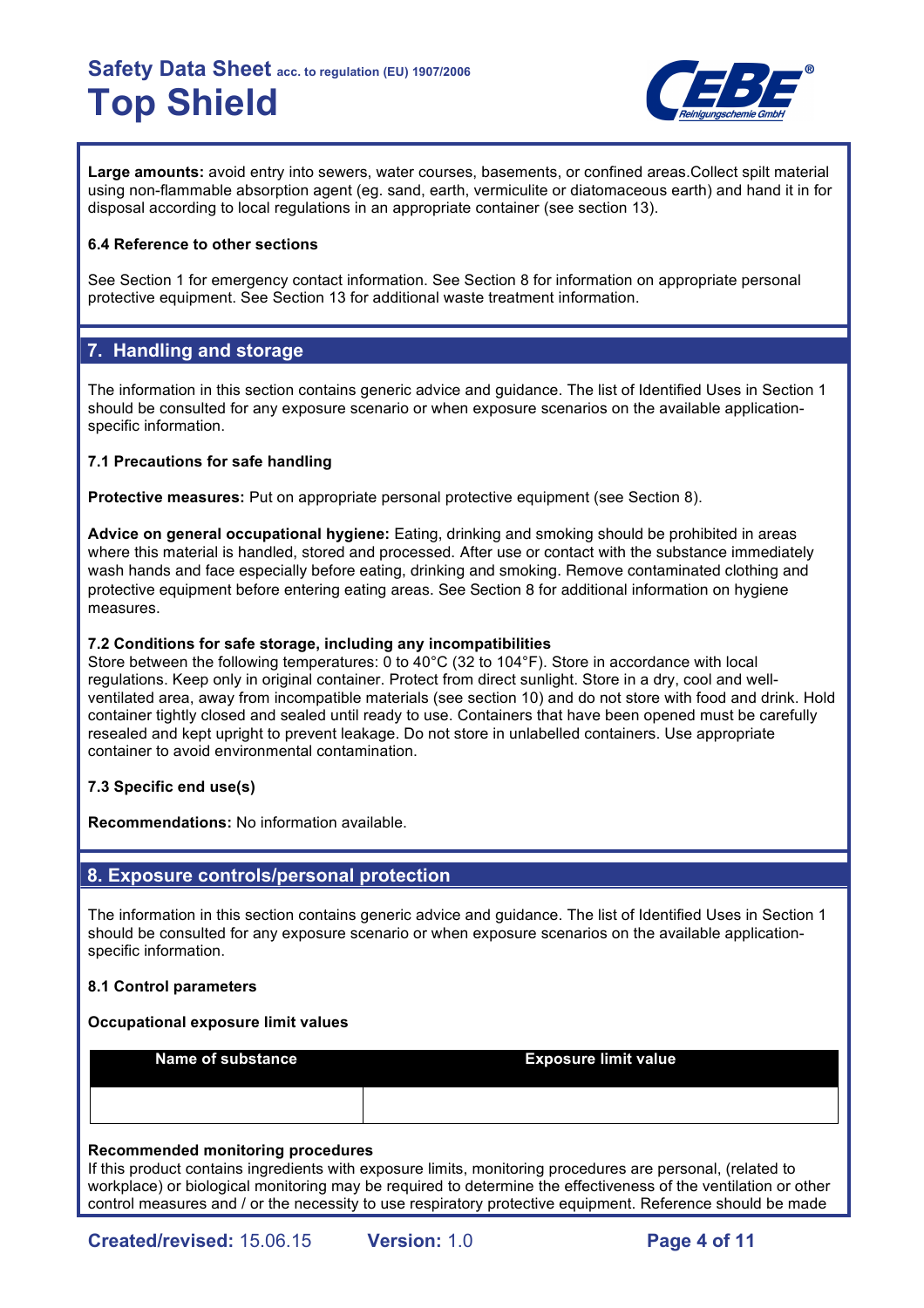

to European Standard EN 689 for methods for the assessment of exposure by inhalation to chemical agents and national guidance documents for methods for the determination of hazardous substances.

#### **Derived effect concentrations**

No Derived No Effect Levels (DNEL) – values available.

#### **Predicted effect concentrations**

No Predicted No Effect Concentrations (PNEC) available.

#### **8.2 Limitation and monitoring of exposure**

**Appropriate etechnical controls:** Use only with adequate ventilation. Process enclosures, local exhaust ventilation or other engineering controls be used to keep worker exposure to airborne contaminants below any recommended or statutory limits. The engineering controls also need to keep gas, vapor or dust concentrations below any lower explosive limits. Use explosion-proof ventilation equipment.

#### **Personal protective measures**

**Hygiene measures:** After handling chemical products and at the end of the working day as well as before eating, smoking and using the toilet thoroughly wash hands, forearms and face. Select appropriate techniques to remove potentially contaminated clothing. Wash contaminated clothing before reusing. Ensure that eyewash stations and safety showers are close to the work area.

**Eye protection / face protection (EN 166):** No special recommendations.

**Hand protection (EN 374):** No special recommendations.

**Skin protection (EN 14605):** Before handling this product the personal protective equipment should be selected on the basis of the task and the associated risks to be carried out and approved by a specialist.

**Other skin protection:** Appropriate footwear and any additional skin protection measures based on the task being performed and the risks involved and should be approved by a specialist.

**Respiratory protection (EN 143, 14387):** Under normal and intended conditions of product use no respirator is required. If workers are exposed to concentrations above the exposure limit, they must use appropriate, certified respirators.

**Thermal hazards:** Not applicable.

**Delimitation and monitoring of the environmental exposition:** Emissions from ventilation or work process equipment should be checked to ensure they comply with the requirements of environmental protection legislation. In some cases, fume scrubbers, filters or engineering modifications to the process equipment will be necessary to reduce emissions to acceptable levels.

## **9. Physical and chemical properties**

#### **9.1 Information on basic physical and chemical properties**

- **a) Appearance: Form:** liquid **Color:** white
- **b) Odor:** like acrylate
- **c) Odor threshold:** Not applicable and/or not determined for this mixture
- **d) pH:**  $8.5 \pm 0.5$  at 20 $^{\circ}$ C
- **e) Freezing/melting point:** Not applicable and/or not determined for this mixture
- **f) Boiling point/boiling range:** Not applicable and/or not determined for this mixture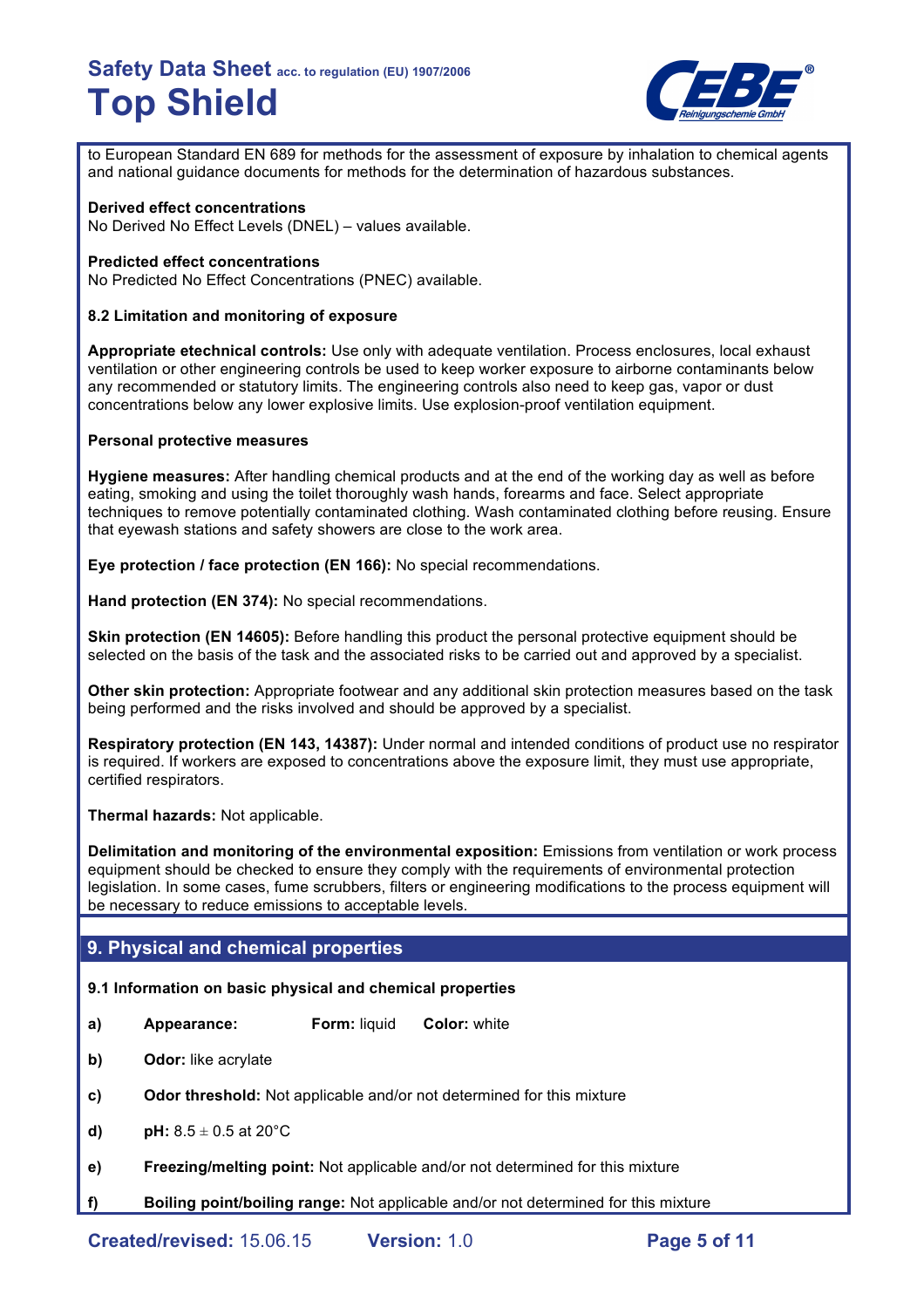

- **g) Flash point:** Not applicable and/or not determined for this mixture
- **h) Evaporation rate:** Not applicable and/or not determined for this mixture
- **i) Flammability (solid, gas):** Not applicable and/or not determined for this mixture
- **j) Upper/lower explosion limit:** Not applicable and/or not determined for this mixture
- **k) Vapor pressure:** Not applicable and/or not determined for this mixture
- **l) Relative vapor density:** Not applicable and/or not determined for this mixture
- **m) Density:** 1.015 1.035 g/cm<sup>3</sup>
- **n) Solubility** easily soluble in the following substances: water
- **o) partition coefficient:** n-octanol/water: Not applicable and/or not determined for this mixture
- **p) Ignition temperature:** Not applicable and/or not determined for this mixture
- **q) Thermal decomposition:** Not applicable and/or not determined for this mixture
- **r) Viscositiy, dynamic:** Not applicable and/or not determined for this mixture
- **s) Explosive properties:** Not applicable and/or not determined for this mixture
- **t) Oxidizing properties:** Not applicable and/or not determined for this mixture

#### **9.2 Other information**

No further information available.

## **10. Stability and reactivity**

#### **10.1 Reactivity**

For this product or its ingredients no specific test data related to reactivity are available.

#### **10.2 Chemical stability**

The product is stable.

**10.3 Possibility of hazardous reactions** Dangerous reactions will not occur under normal storage conditions and under normal use.

## **10.4 Conditions to avoid**

No specific data.

#### **10.5 Incompatible materials**

No specific data.

#### **10.6 Hazardous decomposition products**

Under normal conditions of storage and use, hazardous decomposition products should not be produced.

## **11. Toxicological information**

#### **11.1 Information on toxicological effects**

**a) acute toxicity:**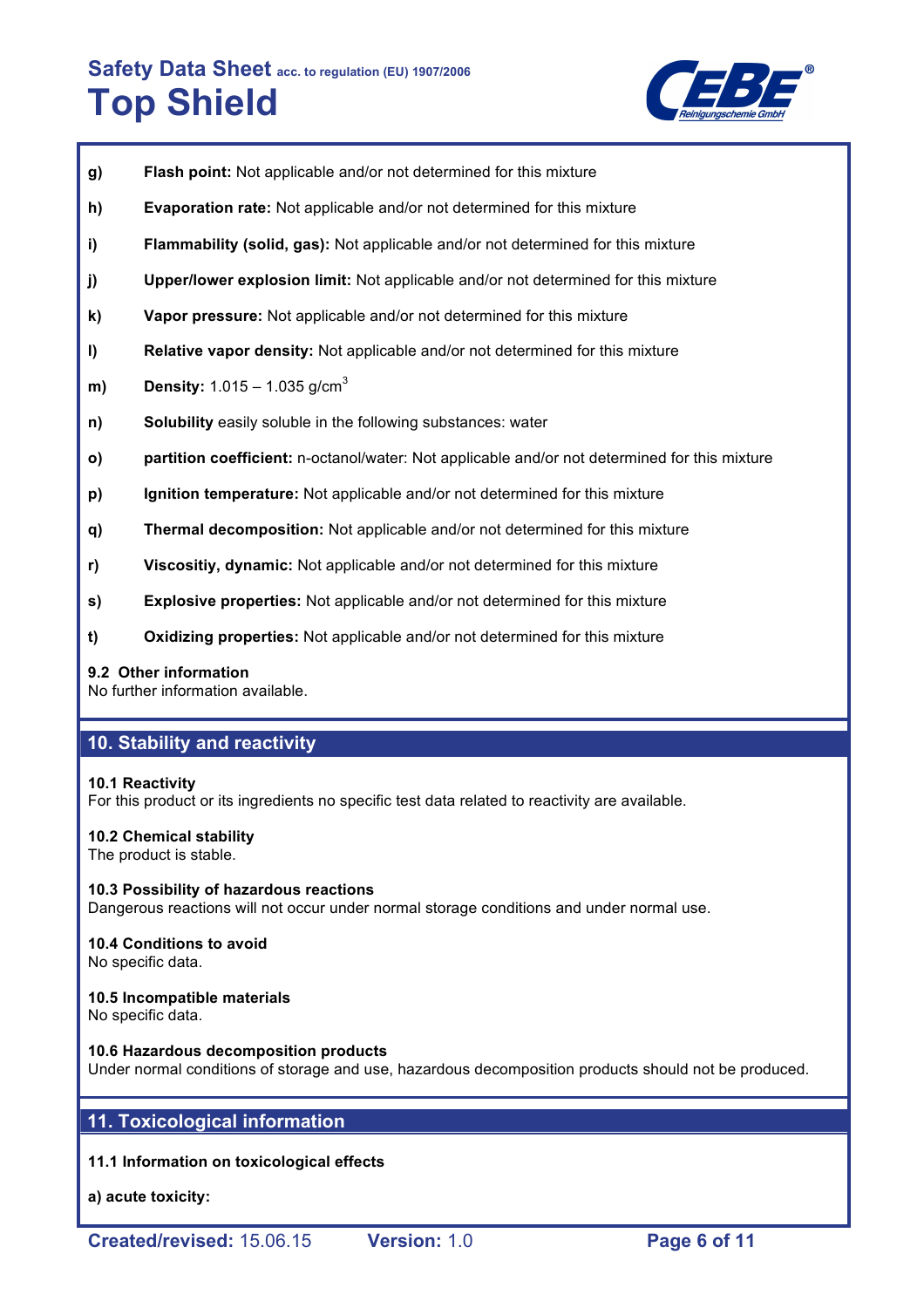

| Name of<br><b>Substance</b>       | <b>Result</b>  | <b>Species</b> | <b>Dose</b>  | <b>Exposition</b>        |
|-----------------------------------|----------------|----------------|--------------|--------------------------|
| Tris (2-butoxyethyl)<br>phosphate | $LD_{50}$ Oral | Rat            | <2,000 mg/kg | $\overline{\phantom{0}}$ |

**Conclusion/Summary:** Not determined for this mixture.

### **b) Irritation to skin; c) Irritation to eyes; d) Sensitisation**

| Name of<br><b>Substance</b>       | <b>Result</b>                 | <b>Species</b> | <b>Points</b>            | <b>Exposition</b>        | <b>Observation</b>       |
|-----------------------------------|-------------------------------|----------------|--------------------------|--------------------------|--------------------------|
| Tris (2-butoxyethyl)<br>phosphate | Skin - Slightly<br>irritating | Rabbit         | $\overline{\phantom{0}}$ | $\overline{\phantom{0}}$ | $\overline{\phantom{0}}$ |
|                                   | Eyes - Slightly<br>irritating | Rabbit         | $\overline{\phantom{0}}$ | $\overline{\phantom{0}}$ | $\overline{\phantom{a}}$ |

**Conclusion / Summary:** No known significant effects or critical hazards.

#### **e) Germ cell mutagenicity:**

**Conclusion / Summary:** No known significant effects or critical hazards.

**f) carcinogenicity:**

**Conclusion / Summary:** No known significant effects or critical hazards.

**g) reproductive toxicity:**

**Conclusion / Summary:** No known significant effects or critical hazards.

**h) specific target organ toxicity single exposure**

**Conclusion / Summary:** No known significant effects or critical hazards.

**i) specific target organ toxicity after repeated exposure Conclusion / Summary:** No known significant effects or critical hazards.

**j) Aspiration hazard**

**Conclusion / Summary:** No known significant effects or critical hazards.

**Teratogenicity Conclusion / Summary:** No known significant effects or critical hazards. **Information on the likely routes of exposure:** No known significant effects or critical hazards.

#### **Potential acute health effects**

**Inhalation:** No known significant effects or critical hazards. **Ingestion:** No known significant effects or critical hazards. **Skin contact:** No known significant effects or critical hazards. **Eye contact:** No known significant effects or critical hazards.

**Symptoms related to the physical, chemical and toxicological characteristics Inhalation:** No specific data. **Ingestion:** No specific data. **Skin contact:** No specific data. **Eye contact:** No specific data.

**Delayed and immediate effects and also chronic effects from short and long term exposure**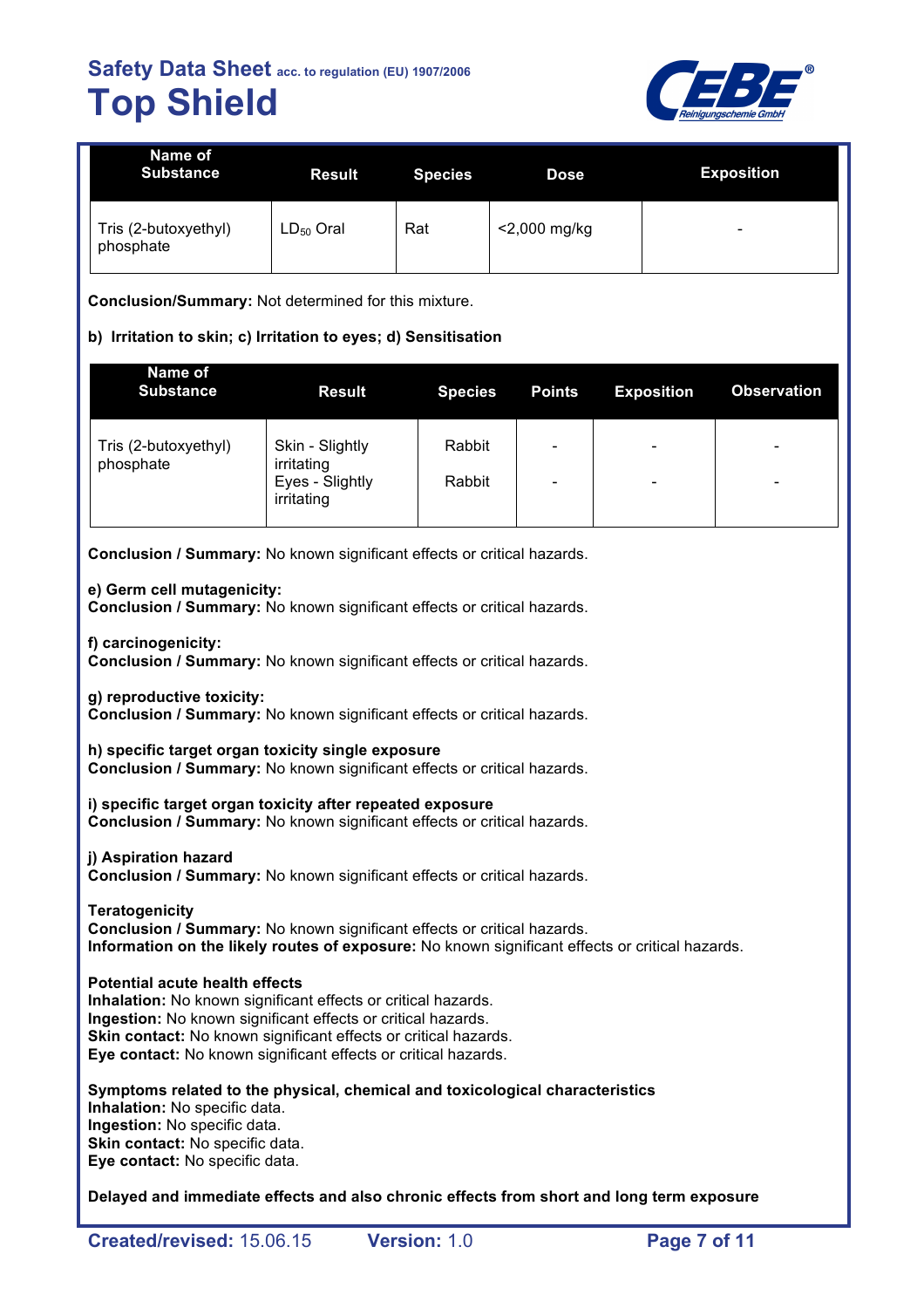

### **Short term exposure**

**Potential immediate effects:** Not determined for the mixture. **Potential delayed effects:** Not determined for the mixture.

**Long-term exposure**

**Potential immediate effects:** Not determined for the mixture. **Potential delayed effects:** Not determined for the mixture.

**Potential chronic health effects**

**Conclusion / Summary:** Not determined for the mixture.

**General:** No known significant effects or critical hazards. **Carcinogenicity:** No known significant effects or critical hazards. **Mutagenicity:** No known significant effects or critical hazards. **Teratogenicity:** No known significant effects or critical hazards. **Developmental effects:** No known significant effects or critical hazards. **Fertility effects:** No known significant effects or critical hazards.

**Other information:** Not determined for the preparation.

## **12. Ecological information**

## **12.1 Toxicity**

| Name of<br>substance              | <b>Result</b>                                                             | <b>Species</b>                      | <b>Exposition</b>    |
|-----------------------------------|---------------------------------------------------------------------------|-------------------------------------|----------------------|
| Tris (2-butoxyethyl)<br>phosphate | $LC_{50}$ 10 - 100 mg/l<br>$EC_{50}$ 10 - 100 mg/l<br>$EC_0 > 1,000$ mg/l | Fish<br>Daphnia<br>Activated sludge | 96 hours<br>48 hours |

**Conclusion/Summary:** Not determined for this mixture.

#### **12.2 Persistence and degradability**

**Conclusion/Summary:** The surface active ingredients contained in this product are biologically degradable according to regulation 648/2004 EC.

#### **12.3 Bioaccumulative potential**

**Conclusion/Summary:** Not determined for this mixture.

#### **12.4 Mobility in soil**

**Partition coefficient ground/water (K<sub>OC</sub>):** Not determined for this mixture. **Mobility:** Not determined for this mixture.

## **12.5 Results of PBT and vPvB assessment**

**PBT:** not applicable **vPvB:** not applicable

**12.6 Other adverse effects** No special effects or hazards known.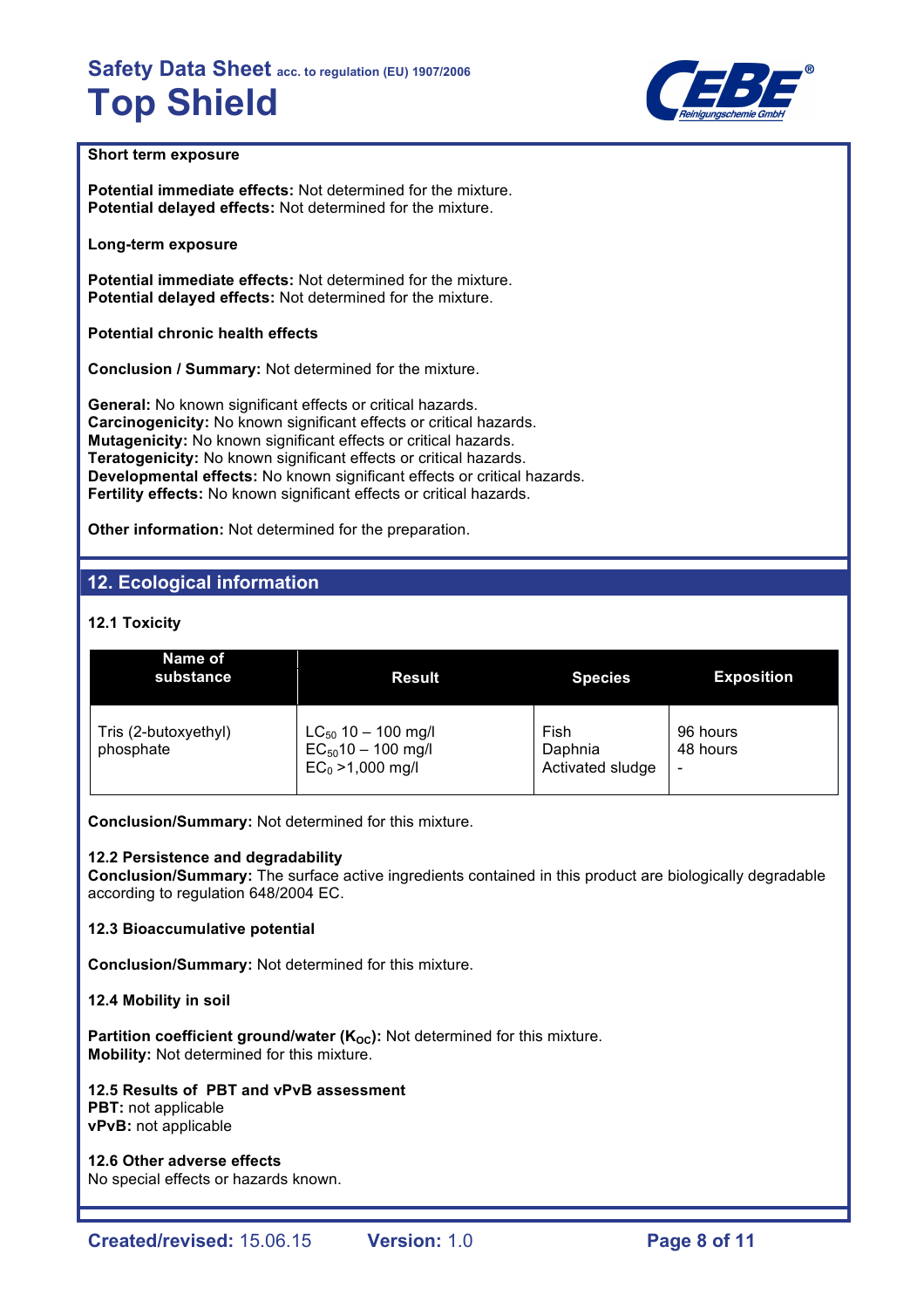

## **13. Disposal considerations**

The information in this section contains generic advice and guidance. The list of Identified Uses in Section 1 should be consulted for any exposure scenario or when exposure scenarios on the available applicationspecific information.

Waste disposal according to EC Directives on waste and hazardous waste. Waste codes should be assigned by the user, preferably in collaboration with the waste disposal authorities.

#### **13.1 Waste treatment methods**

#### **Product**

**Methods of disposal:** The generation of waste should be avoided or minimized wherever possible. Empty containers or liners may retain some product residues. Material and its container must be disposed of in a safe way. Significant quantities of waste product residue should not be disposed of via the foul sewer but processed in a suitable effluent treatment plant. Dispose of surplus and non-recyclable products via a licensed waste disposal contractor. Disposal of this product, solutions and any by-products should at all times comply with the environmental protection requirements and waste disposal legislation and the requirements of local authorities. Avoid the proliferation and dispersal of spilled material and contact with soil, waterways, drains and sewers.

**Hazardous waste:** According to the information available to the supplier at the time of creation/editing of this safety data sheet this product is not regulated as hazardous waste in the sense of EU regulation 2008/98/EC.

#### **Packaging**

**Methods of disposal:** The generation of waste should be avoided or minimized wherever possible. Waste packaging should be recycled.

**Special precautions:** This material and its container must be disposed of in a safe way. Empty containers or liners may retain some product residues. Avoid the proliferation and dispersal of spilled material and contact with soil, waterways, drains and sewers.

## **14. Transport information**

|                                          | <b>ADR/RID</b>               | <b>ADR/ADNR</b> | <b>IMDG</b>    | <b>IATA</b>    |
|------------------------------------------|------------------------------|-----------------|----------------|----------------|
| 14.1 UN Number                           | Not regulated.               | Not regulated.  | Not regulated. | Not regulated. |
| 14.2 UN proper<br>shipping name          | $\qquad \qquad \blacksquare$ |                 |                |                |
| 14.3 Transport<br>hazard class(es)       | ۰                            | -               |                |                |
| 14.4 Packing<br>group                    | ÷                            | -               |                |                |
| 14.5<br><b>Environmental</b><br>hazards  | No.                          | No.             | No.            | No.            |
| 14.6 Special<br>precautions for<br>iuser | None.                        | None.           | None.          | None.          |

**14.7 Transport in bulk according to Annex II of MARPOL 73/78 and the IBC Code** Not applicable.

**Multiplier according to ADR / RID 1.1.6.3:** Not applicable.

**Tunnel restriction code:** Not applicable.

**Created/revised:** 15.06.15 **Version:** 1.0 **Page 9 of 11**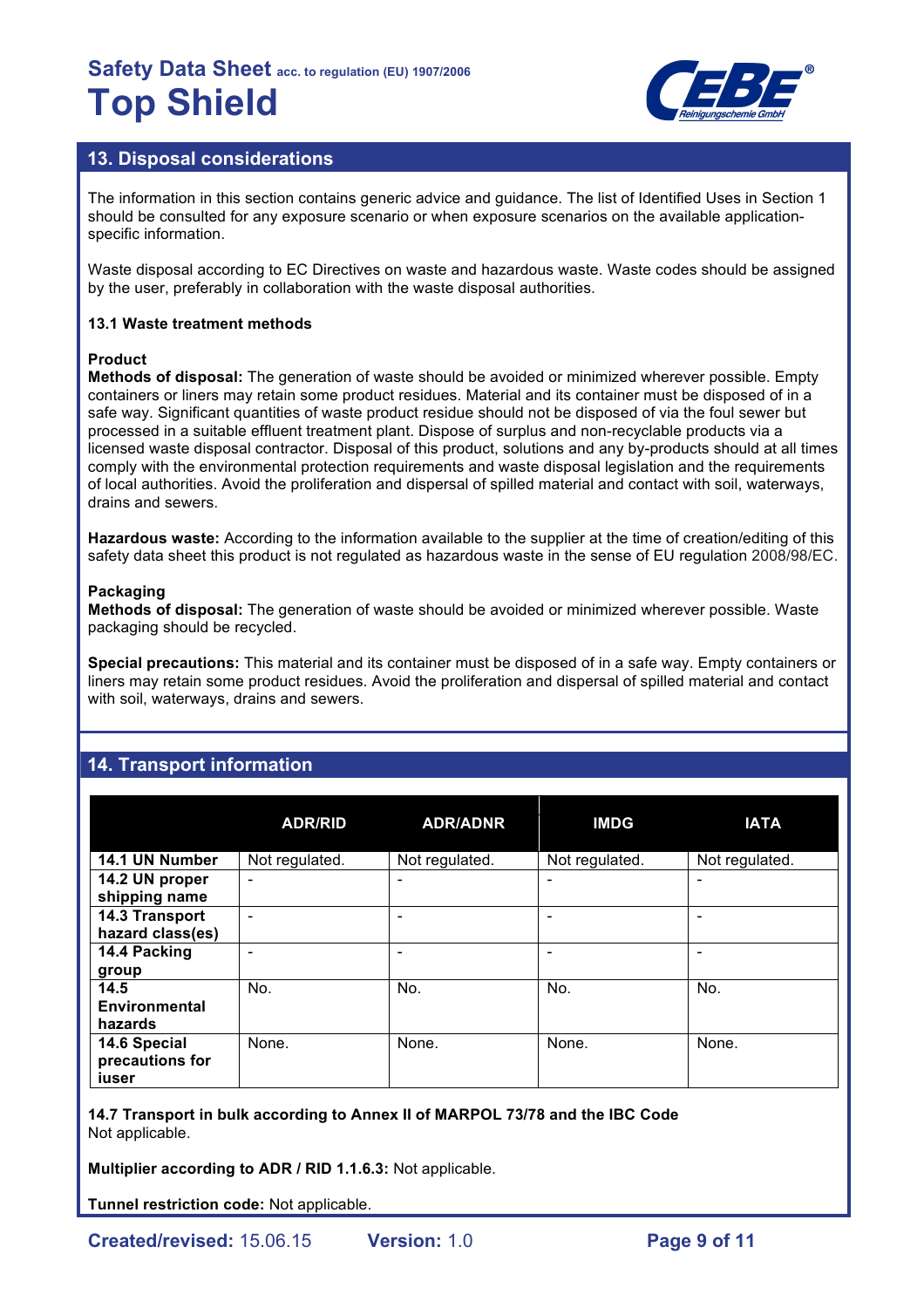

## **15. Regulatory information**

**15.1 Safety, health, and environmental regulations/legislation specific for the substance/mixture**

**EC-Regulation Nr. 1907/2006 (REACh)**

**Appendix XIV - Index of substances that require permission Substances causing special concern:** None of the ingredients is listed.

**Appendix XVII – Restriction of the production, the distribution, and the use of specific hazardous substances, mixtures, ans products:** Not applicable.

**Other EU-Regulations Contents according to 648/2004 EC:** <5% nonionic surfactants.

#### **15.2 Chemical safety assessment**

This product contains substances that still require substance assessments.

## **16. Other information**

 $\triangleright$  Marks the information that was changed since the last version.

#### **Abbreviations and acronyms:**

ADN/ADNR = European agreement for the international transport of hazardous materials on inland waterways ADR = European agreement for the international transport of hazardous materials on roads ATE = Estimation acute toxicity BCF = Bio concentration factor CLP = Regulation concerning the classification, labeling, and packaging Verordnung über die Einstufung, Kennzeichnung und Verpackung [Regulation (EC) No. 1272/2008] CAS = Chemical Abstracts Services Number DNEL = Derived Non-Effect Level DPD = Mixture regulation [1999/45/EG] EC = Europaean Commission EG = EG-Nummer EUH-Satz = CLP-specific hazard phrase IATA = International Aviation Transport Association IBC = Intermediate Bulk Container IMDG = International Maritime Dangerous Goods Code LogPow = Logarithm base-10 of the n-octanol:water pertition coefficient MARPOL 73/78 = International agreement from 1973 for the prevention of marine pollution caused by ships in the version of the protocol from 1978. ("Marpol" = marine pollution) MAK = maximum workplace concentration PBT = Persistent, bioacuumulating, and toxic PNEC = Predicted No-Effect Concentration REACH = Regultion concerning the Registration, Evauation, Approval and Restriction of Chemical Substances [Regulation (EC) No. 1907/2006] RID = Regulation for the transport of hazardous goods by railway REACH  $#$  = REACH Registration number vPvB = very persistent and very bioaccumulating

#### **Full text of abbreviated H statements:**

None.